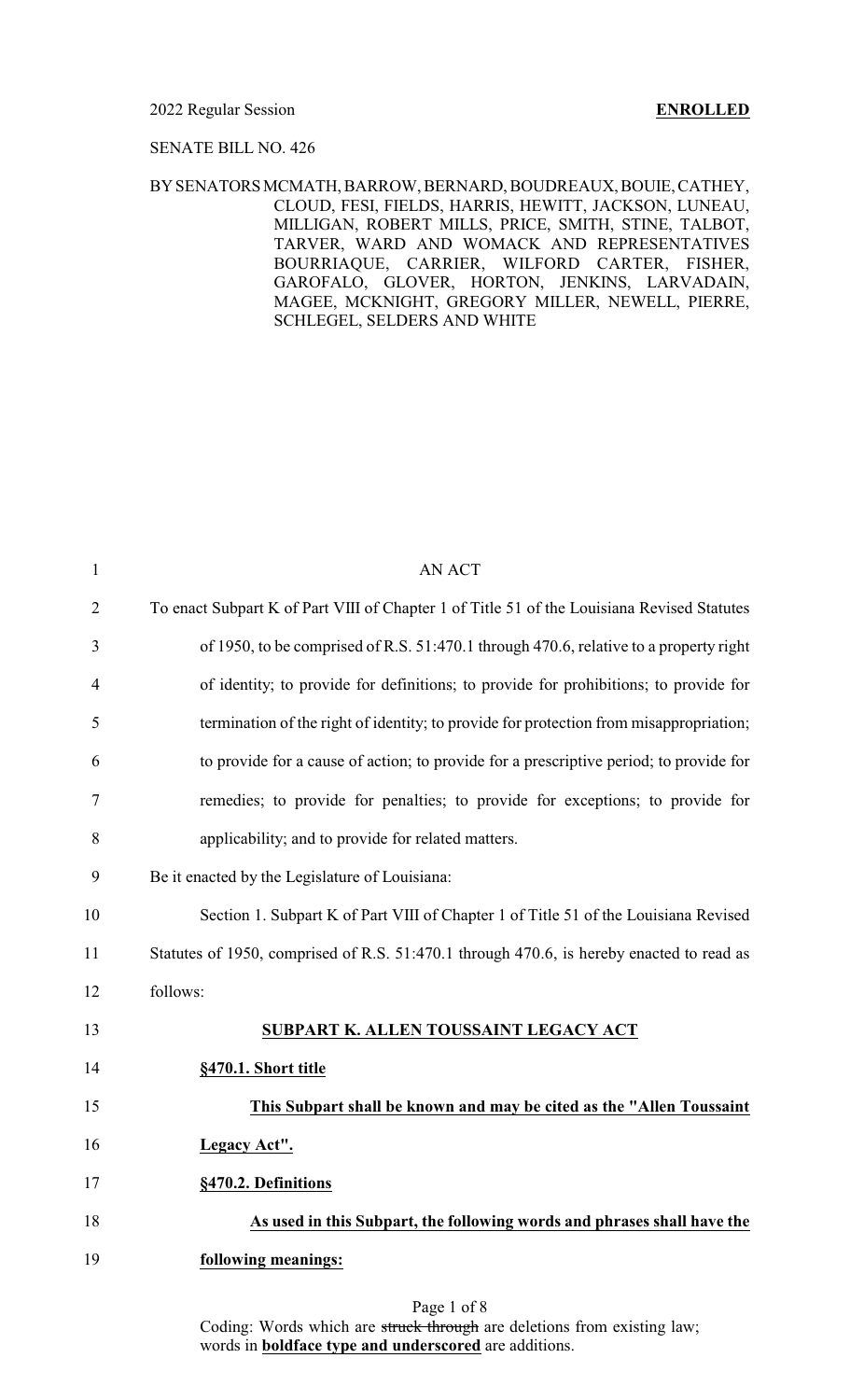| $\mathbf{1}$   | (1) "Access software provider" means a provider of software, including            |
|----------------|-----------------------------------------------------------------------------------|
| $\overline{2}$ | client or server software, or enabling tools that do any one or more of the       |
| 3              | following:                                                                        |
| 4              | (a) Filter, screen, allow, or disallow content.                                   |
| 5              | (b) Pick, choose, analyze, or digest content.                                     |
| 6              | (c) Transmit, receive, display, forward, cache, search, subset, organize,         |
| 7              | reorganize, or translate content.                                                 |
| 8              | (2) "Authorized representative" means an assignee, licensee, executor,            |
| 9              | heir, legatee, or other representative of an individual.                          |
| 10             | (3) "Commercial purposes" means the use of an individual's identity for           |
| 11             | any of the following purposes:                                                    |
| 12             | (a) On or in connection with products, merchandise, goods, services,              |
| 13             | commercial activities, or performances.                                           |
| 14             | (b) For advertising, soliciting, or promoting products, merchandise,              |
| 15             | goods, services, commercial activities, or performances.                          |
|                |                                                                                   |
| 16             | (c) For the purpose of fundraising.                                               |
| 17             | (4) "Digital replica" means a computer-generated or electronic                    |
| 18             | reproduction of a professional performer's likeness or voice that is so realistic |
| 19             | as to be indistinguishable from the actual likeness or voice of the professional  |
| 20             | performer. "Digital replica" does not include the making or duplication of        |
| 21             | another recording that consists entirely of an independent fixation of other      |
| 22             | sounds, even though the sounds imitate or simulate the voice of the professional  |
| 23             | performer.                                                                        |
| 24             | (5) "Expressive work" means such work as a play, book, magazine,                  |
| 25             | newspaper, musical composition, audiovisual work, radio or television program,    |
| 26             | work of art, or a dramatic, literary, or musical work, if it is fictional or      |
| 27             | nonfictional entertainment, a work of political or newsworthy value, or an        |
| 28             | advertisement or commercial announcement for any of these works.                  |
| 29             | (6) "Identity" means an individual's name, voice, signature, photograph,          |

Page 2 of 8 Coding: Words which are struck through are deletions from existing law; words in **boldface type and underscored** are additions.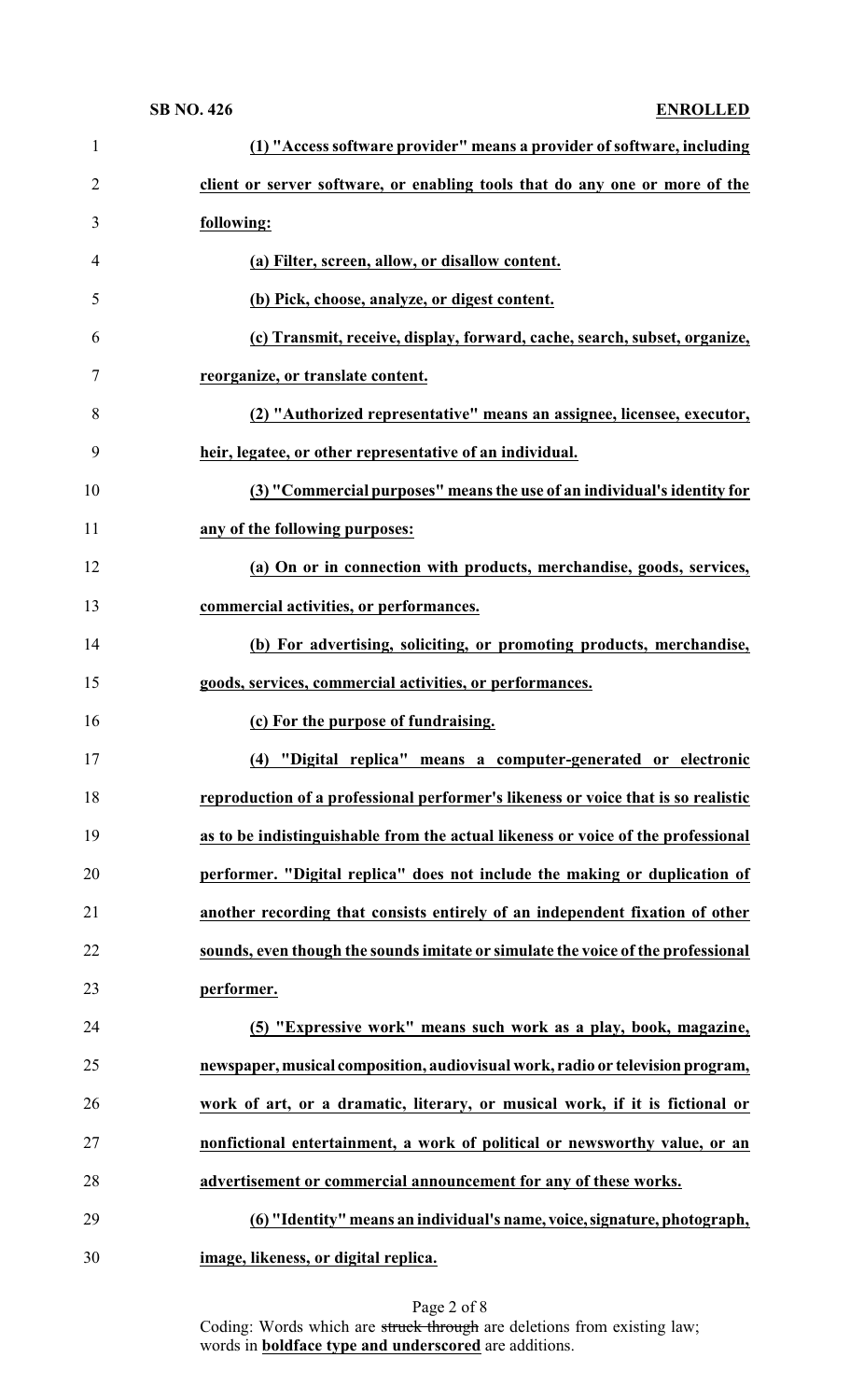| $\mathbf{1}$   | (7) "Individual" means a living natural person domiciled in Louisiana              |
|----------------|------------------------------------------------------------------------------------|
| $\overline{2}$ | or a deceased natural person who was domiciled in Louisiana at the time of the     |
| 3              | individual's death.                                                                |
| 4              | (8) "Information content provider" means any person or entity that is              |
| 5              | responsible, in whole or in part, for the creation or development of information   |
| 6              | provided through the internet or any other interactive computer service.           |
| 7              | (9) "Interactive computer service" means any information service,                  |
| 8              | system, or access software provider that provides or enables computer access       |
| 9              | by multiple users to a computer server, including specifically a service or system |
| 10             | that provides access to the internet and such systems operated or services         |
| 11             | offered by libraries or educational institutions.                                  |
| 12             | (10) "Internet" means the international computer network of both                   |
| 13             | federal and nonfederal interoperable packet switched data networks.                |
| 14             | (11) "Performance" means the use of a digital replica to substitute for            |
| 15             | a performance by a professional performer in a work in which the professional      |
|                |                                                                                    |
| 16             | performer did not actually appear.                                                 |
| 17             | (12) "Professional performer" means an individual who, for gain or                 |
| 18             | livelihood, is or was regularly engaged in acting, singing, dancing, playing a     |
| 19             | musical instrument, or appearing on a news broadcast as an anchor or reporter.     |
| 20             | §470.3. Property right in an individual's identity                                 |
| 21             | A. Every individual has a property right in connection with the use of             |
| 22             | that individual's identity for commercial purposes.                                |
| 23             | B. The identity rights provided in this Subpart constitute property rights         |
| 24             | that do not expire upon the death of the individual so protected, regardless of    |
| 25             | whether such rights were commercially exploited by the individual during the       |
| 26             | individual's lifetime. Notwithstanding the foregoing, the identity rights with     |
| 27             | respect to a performance in audiovisual works shall expire upon the death of the   |
| 28             | individual.                                                                        |
| 29             | C. Identity rights are heritable, licensable, assignable, and transferable         |

Coding: Words which are struck through are deletions from existing law; words in **boldface type and underscored** are additions.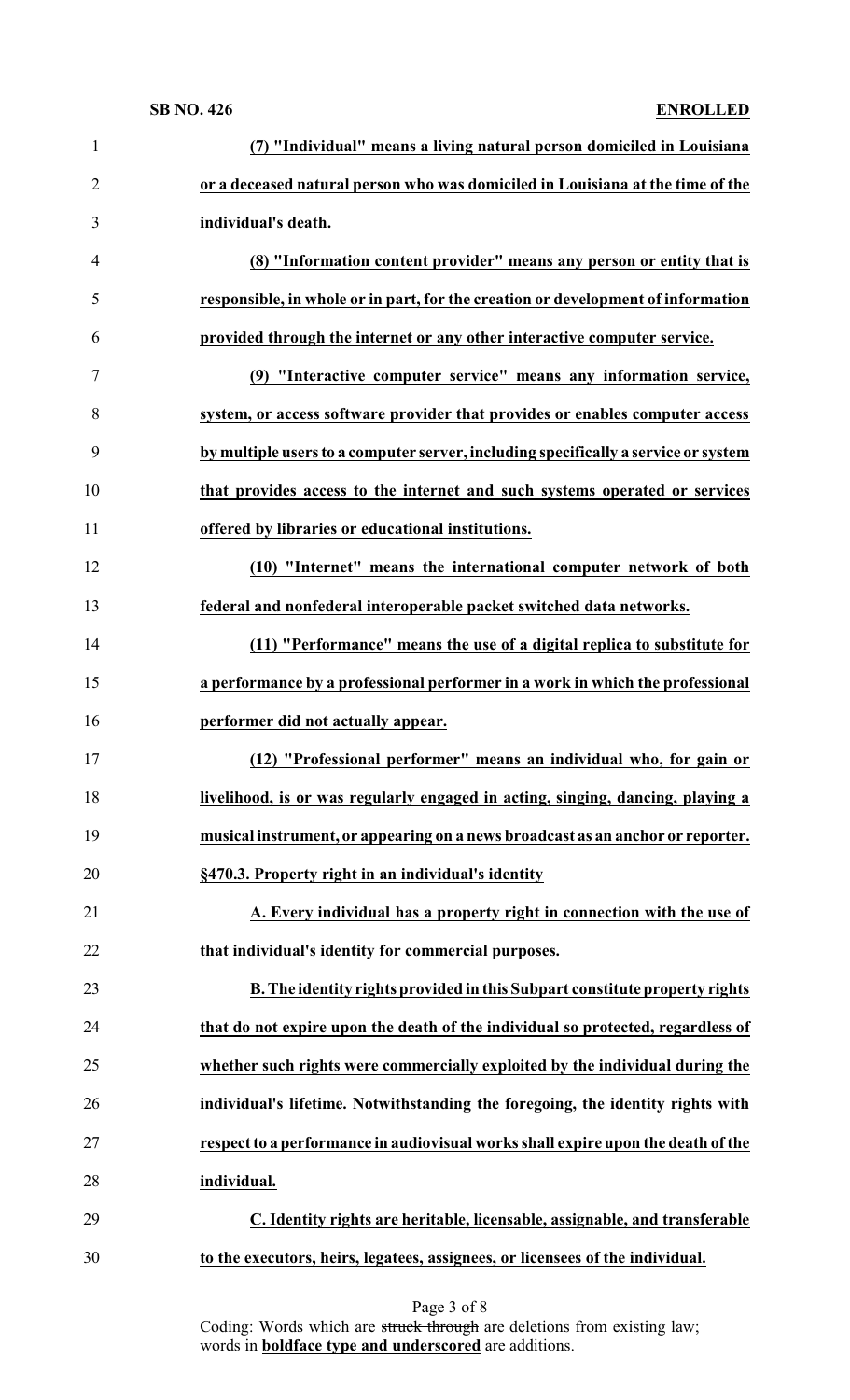| 1              | D. Any transfer or exclusive license of an individual's identity rights is             |
|----------------|----------------------------------------------------------------------------------------|
| $\overline{2}$ | not valid unless in writing and signed by the individual or the individual's           |
| 3              | authorized representative, or if the individual is deceased, by more than fifty        |
| 4              | percent of the authorized representatives holding the rights specified in the          |
| 5              | transfer or license. An exclusive licensee of an individual's identity rights may,     |
| 6              | within the scope of and to the extent permitted by the license, assert a claim         |
| 7              | against a third party for a violation of this Subpart.                                 |
| 8              | E. The identity rights provided by this Subpart shall terminate upon the               |
| 9              | earlier of either of the following:                                                    |
| 10             | (1) Proof of nonuse of the individual's identity for commercial purposes               |
| 11             | by an individual's authorized representative for a period of three consecutive         |
| 12             | years following the individual's death.                                                |
| 13             | (2) Fifty years following the individual's death.                                      |
| 14             | F. The rights provided by this Subpart apply to all individuals whether                |
| 15             | or not the individual died before, on, or after August 1, 2022. If the individual      |
| 16             | died before August 1, 2022, the rights are considered to have existed on and           |
| 17             | after the date the individual died. Notwithstanding the foregoing, a claim for a       |
| 18             | violation of an individual's identity rights may not be asserted under this            |
| 19             | Subpart unless the alleged act or event of violation occurs after August 1, 2022.      |
| 20             | G. Rights under this Subpart are not subject to levy or attachment and                 |
| 21             | may not be the subject of a security interest, marital property distribution, or       |
| 22             | debt collection. Nothing in this Section limits the ability to levy, attach, or obtain |
| 23             | a security interest in the proceeds of the exercise of the rights under this           |
| 24             | Subpart, if the individual chooses to exercise his rights, or as otherwise ordered     |
| 25             | by a court of competent jurisdiction.                                                  |
| 26             | §470.4. Misappropriation of identity                                                   |
| 27             | A. It shall be a violation of this Subpart for any person to use an                    |
| 28             | individual's identity for a commercial purpose in Louisiana without having first       |
|                |                                                                                        |
| 29             | obtained consent from the individual or the individual's authorized                    |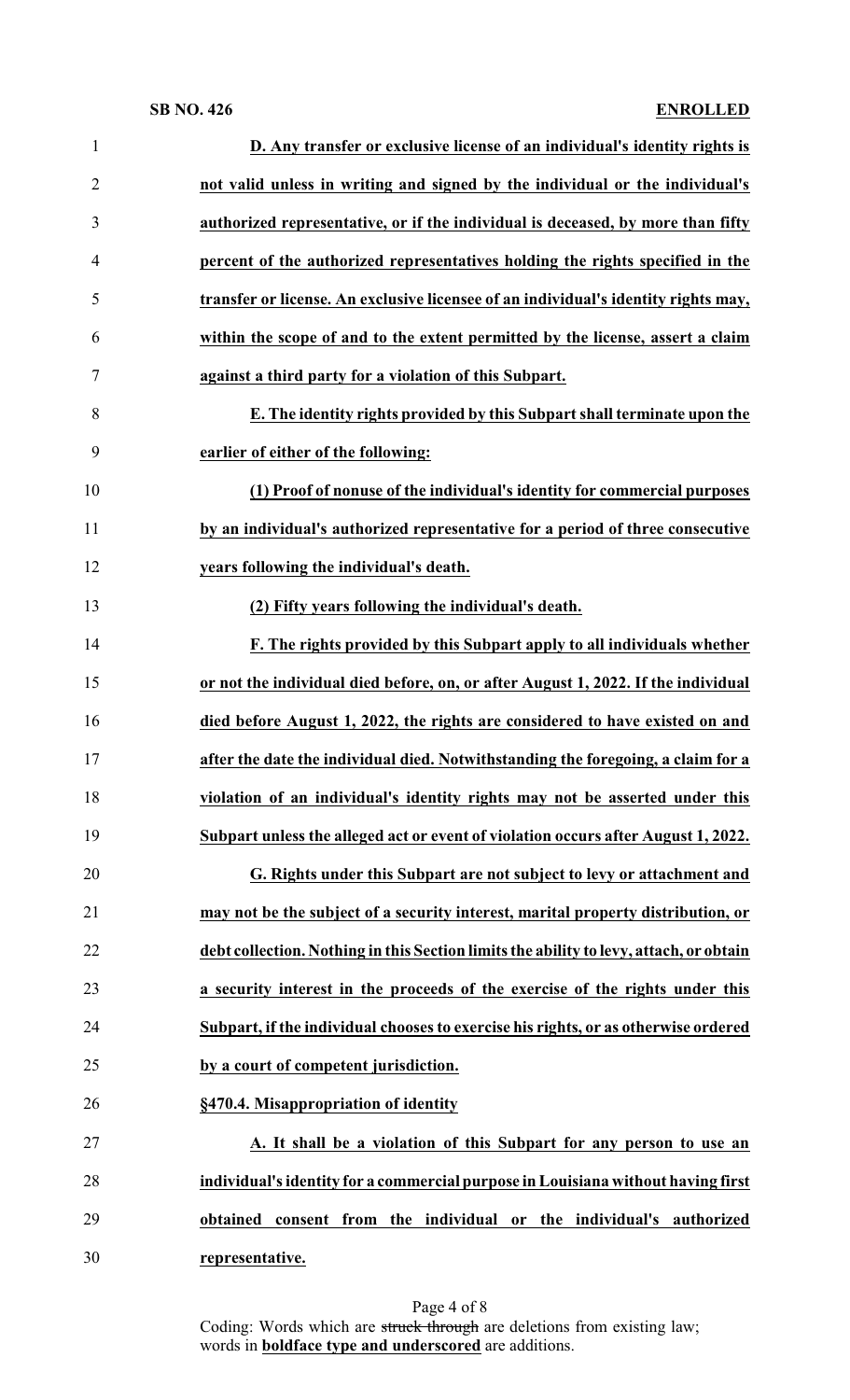| $\mathbf{1}$   | <b>B.</b> A claim for a violation of an individual's identity rights may not be    |
|----------------|------------------------------------------------------------------------------------|
| $\overline{2}$ | asserted under this Subpart unless the alleged act occurs within Louisiana, and    |
| 3              | shall be subject to a prescriptive period of two years from the date the violation |
| 4              | was discovered or should have been discovered.                                     |
| 5              | C. It shall be a violation of this Subpart to use a digital replica in a public    |
| 6              | performance of a scripted audiovisual work, or in a live performance of a          |
| $\tau$         | dramatic work, if the use is intended to create, and creates, the clear impression |
| 8              | that the professional performer is actually performing in the role of a fictional  |
| 9              | character.                                                                         |
| 10             | D. A person who does any of the following shall be deemed to have                  |
| 11             | submitted to the jurisdiction of this state:                                       |
| 12             | (1) Engages in conduct within Louisiana that is prohibited under this              |
| 13             | Subpart.                                                                           |
| 14             | (2) Creates or causes to be created within this state products,                    |
| 15             | merchandise, goods, services, or other materials prohibited under this Subpart.    |
| 16             | (3) Transports or causes to be transported into this state products,               |
| 17             | merchandise, goods, or other materials created or used in violation of this        |
| 18             | Subpart.                                                                           |
| 19             | (4) Knowingly causes advertising or promotional material created or                |
| 20             | used in violation of this Subpart to be published, distributed, exhibited, or      |
| 21             | disseminated within Louisiana.                                                     |
| 22             | E.(1) In addition to any other remedy authorized by law, a person who              |
| 23             | violates an individual's identity rights may be liable for the greater of one      |
| 24             | thousand dollars and the actual damages, and to the extent not duplicative of      |
| 25             | the plaintiff's compensatory damages, the disgorgement of profits derived from     |
| 26             | the unauthorized use of the individual's identity. For purposes of calculating     |
| 27             | such profits, the plaintiff is only required to prove the gross revenue            |
| 28             | attributable to the unauthorized use, and the defendant is required to prove       |
| 29             | properly deductible expenses.                                                      |
| 30             | (2) A court of competent jurisdiction may grant the plaintiff, in a                |

Page 5 of 8

Coding: Words which are struck through are deletions from existing law; words in **boldface type and underscored** are additions.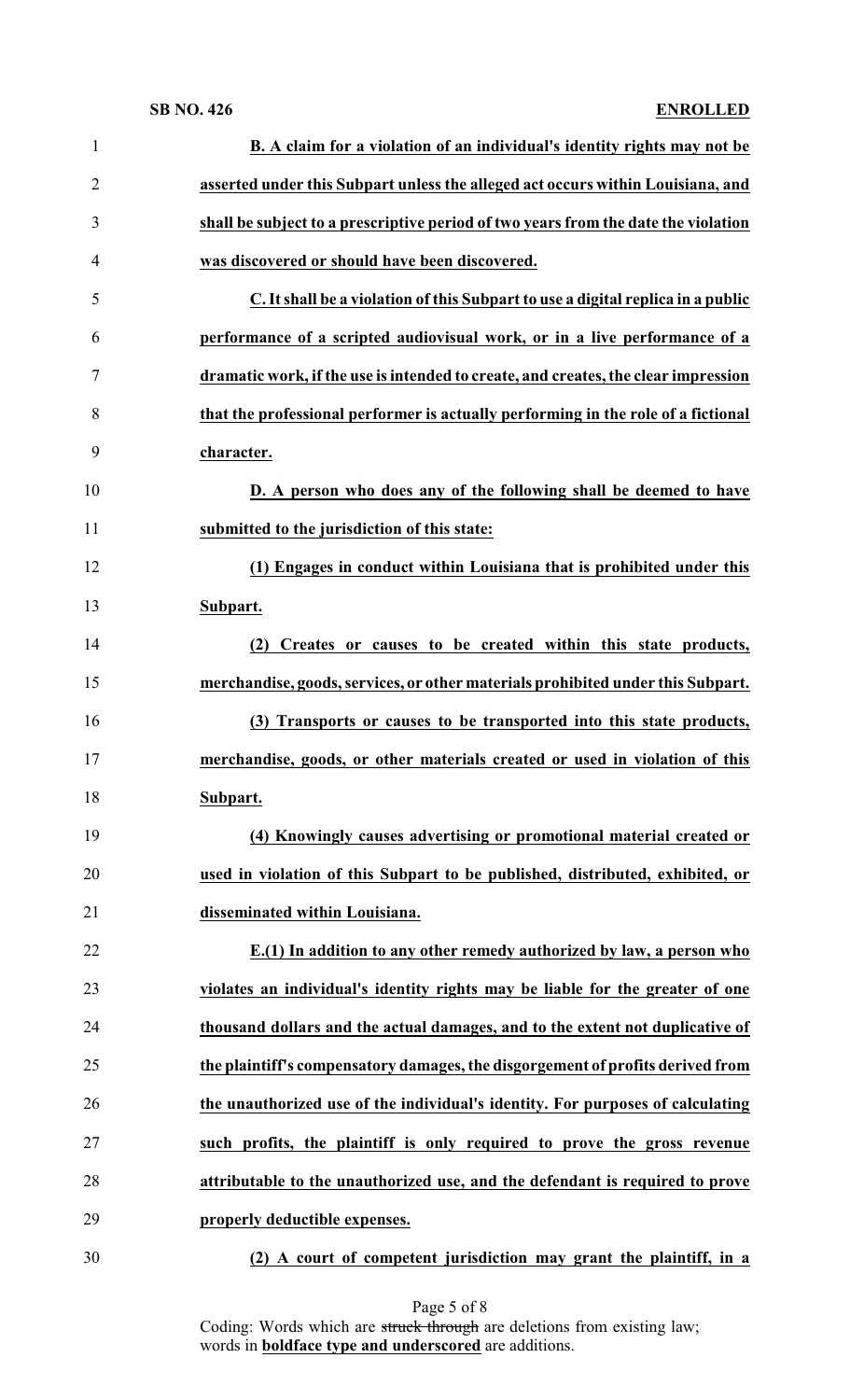| $\mathbf{1}$   | proceeding under this Section, a temporary restraining order or an order for       |
|----------------|------------------------------------------------------------------------------------|
| $\overline{2}$ | injunctive relief.                                                                 |
| 3              | F. A court may award reasonable attorney fees, costs, and expenses to              |
| $\overline{4}$ | the prevailing party in an action under this Subpart.                              |
| 5              | G. Any suit arising out of the alleged offending use of a digital replica,         |
| 6              | expressive work, identity, or performance, or brought against a newspaper,         |
| 7              | broadcast outlet, media outlet, online news outlet, news publication, or other     |
| 8              | media pursuant to this Subpart shall be subject to the provisions of Code of       |
| 9              | Civil Procedure Article 971, and any alleged violation of this Subpart shall be    |
| 10             | presumed an act in furtherance of a person's right of petition or free speech      |
| 11             | under the Constitution of the United States of America or the Constitution of      |
| 12             | Louisiana in connection with a public issue in accordance with Code of Civil       |
| 13             | Procedure Article 971.                                                             |
| 14             | §470.5. Exempt uses                                                                |
| 15             | A. This Subpart does not affect rights and privileges recognized under             |
| 16             | other state or federal laws, including those privileges afforded under the "fair   |
| 17             | use" factors in the United States Copyright Act of 1976.                           |
| 18             | B. It shall not constitute a violation of this Subpart to use an individual's      |
| 19             | identity under any of the following circumstances:                                 |
| 20             | (1) In connection with a news, public affairs, sports transmission or              |
| 21             | account, or political campaign.                                                    |
| 22             | (2) In a work of political, public interest, educational, or newsworthy            |
| 23             | value, including comment, criticism, or parody, or similar works, such as          |
| 24             | documentaries, docudramas, or historical or biographical works, or a               |
| 25             | representation of an individual as himself or herself, regardless of the degree of |
| 26             | fictionalization.                                                                  |
| 27             | (3) In a play, book, magazine, newspaper, literary work, musical                   |
| 28             | composition, single and original work of art or photograph, or visual work.        |
| 29             | (4) In a sound recording, audiovisual work, motion picture, or radio or            |
| 30             | television program, unless the use creates an unauthorized performance.            |
|                |                                                                                    |

Page 6 of 8

Coding: Words which are struck through are deletions from existing law; words in **boldface type and underscored** are additions.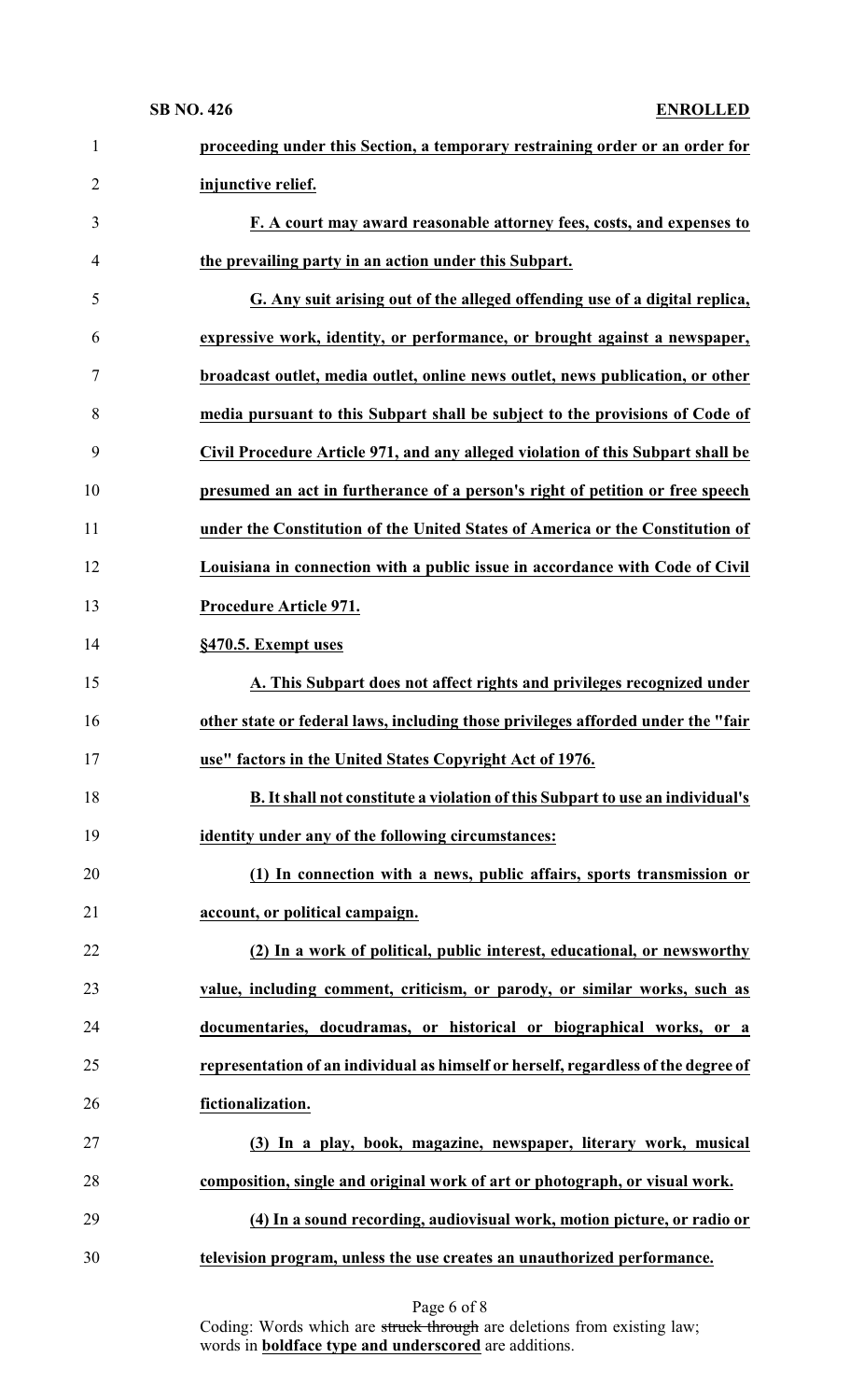| $\mathbf{1}$   | (5) Any act of restoration or preservation of a sound recording,                   |
|----------------|------------------------------------------------------------------------------------|
| $\overline{2}$ | audiovisual work, or radio or television program.                                  |
| 3              | (6) In an advertisement, commercial announcement, or display of any of             |
| 4              | the works described in this Subpart.                                               |
| 5              | (7) To accurately identify the individual as the author of a given work,           |
| 6              | or a performer of a given work or performance, under circumstances in which        |
| 7              | the work or performance is otherwise rightfully reproduced, exhibited, or          |
| 8              | broadcast.                                                                         |
| 9              | (8) To lawfully make a work available for sale or licensing purposes               |
| 10             | insofar as the terms of the sale or license do not permit the user to violate this |
| 11             | Subpart.                                                                           |
| 12             | (9) Data collection or data reporting and supplying the data collected or          |
| 13             | reported.                                                                          |
| 14             | (10) Data processing, data matching, data distribution, or data licensing.         |
| 15             | (11) In connection with the publication of an expressive work created              |
| 16             | prior to August 1, 2022.                                                           |
| 17             | (12) If the use is merely incidental.                                              |
| 18             | C. An otherwise exempt use of an individual's identity protected under             |
| 19             | Subsection B of this Section is not an exempt use if it is so directly connected   |
| 20             | with a product, article of merchandise, good, or service as to constitute an act   |
| 21             | of advertising, selling, or soliciting purchases of that product, article of       |
| 22             | merchandise, good, or service.                                                     |
| 23             | D. The carriage or transmission by a radio or television broadcast station         |
| 24             | licensed by the Federal Communications Commission, cable or satellite              |
| 25             | television company, or other video service provider, streaming video provider,     |
| 26             | newspaper company, periodical company, billboard company, media platform,          |
| 27             | voice, data, or other communications, information services, or internet access     |
| 28             | provider of any content created by a third party which violates any provision      |
| 29             | of this Subpart shall not be considered a violation of this Subpart by any such    |
| 30             | entity which carried or transmitted the content.                                   |

Page 7 of 8 Coding: Words which are struck through are deletions from existing law; words in **boldface type and underscored** are additions.